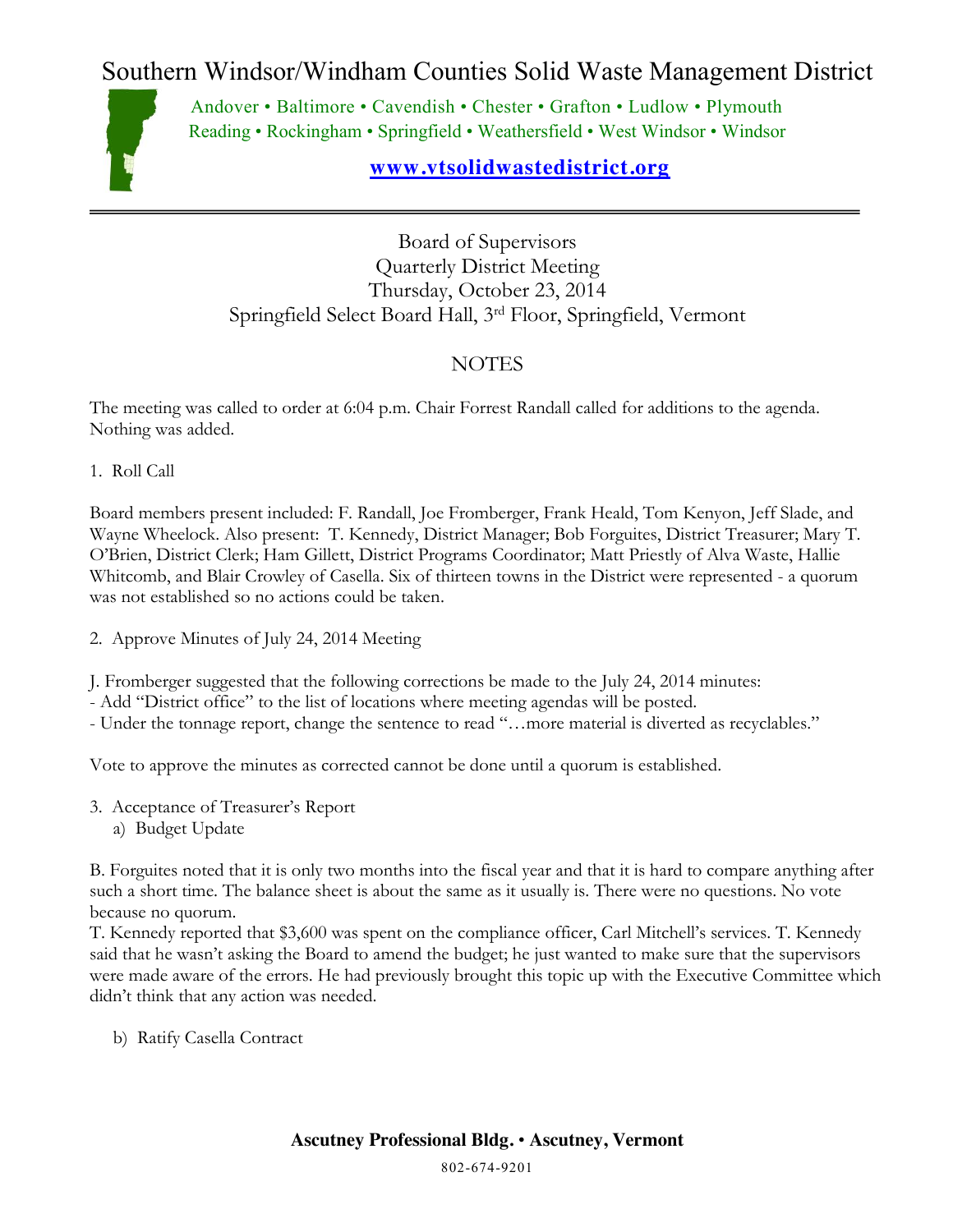Quarterly District Meeting Notes October 23, 2014 page 2

T. Kennedy stated that he had forgotten to ask the Board at the July meeting to ratify Casella's amended contract. All of the towns are satisfied thus far. The towns usually sign the contract after the District ratifies it. No vote because no quorum.

#### 4. Tonnage Report

T. Kennedy noted that there was no report yet because Casella has a new person in charge so there will be an updated report when the information comes in from Casella.

5. Recycling Coordinator's Report

M. O'Brien stated that ANR wants the districts to push America Recycles Day on November 15 with banners, advertisements, and/or activities. She is working on the District website to add Universal Recycling information. M. O'Brien, H. Gillett, and T. Kennedy are working on the draft SWIP which ANR wants by December 15, 2014. She stated that they would send the supervisors parts of the SWIP, as they are completed, for their review and comments.

The District still has not received the bill from Clean Venture, Inc. for the two HHW events in September. H. Gillett has been researching various recycling containers for towns' consideration during budgeting season because Act 148 mandates that as of July 1, 2015, public buildings must provide recycling containers alongside all trash containers in public spaces (exception for restrooms).

M. O'Brien stated that, contrary to a recent rumor, Act 148 does not mandate single-stream recycling.

6. Discussion of Unit Based Pricing Ordinance

T. Kennedy distributed copies of the first draft of the Southern Windsor/Windham Counties Solid Waste Management District Civil Ordinance, "Unit Based Pricing by Volume and Weight for Municipal Solid Waste Collection." He had attended a solid waste managers meeting that day and gotten some clarification on the topic. But several questions remain. How do the small haulers deal with not being able to charge for accepting recyclables as of July 1, 2015? How can the small hauler weigh out his recyclables and participate in the profitsharing of those recyclables? M. Priestly noted that he is charged \$86/ton for recyclables and \$90/ton for trash.

T. Kennedy asked if he needed to get budget numbers to towns soon for the budget season next month. Probably not for most towns in the District.

The UBP ordinance is going to be adopted by the District as a whole, not on a town-by-town basis. The reason is that if even one town neglected to adopt the ordinance, then the District SWIP wouldn't be approved by ANR and therefore, the transfer stations wouldn't be re-certified and then they would not be able to accept trash. J. Fromberger suggested that the most effective way to make sure that the towns know about UBP is to have someone come to a select board meeting in each town to discuss the topic. T. Kennedy asked the supervisors to read the draft UBP ordinance. He said that the crux of the document is "Article IV: Fees." T. Kennedy would like to have a statewide workshop on the UBP topic. He asked supervisors to talk with their select boards about whether or not they would like someone from the District to come to a meeting.

7. Discussion of Solid Waste Implementation Plan